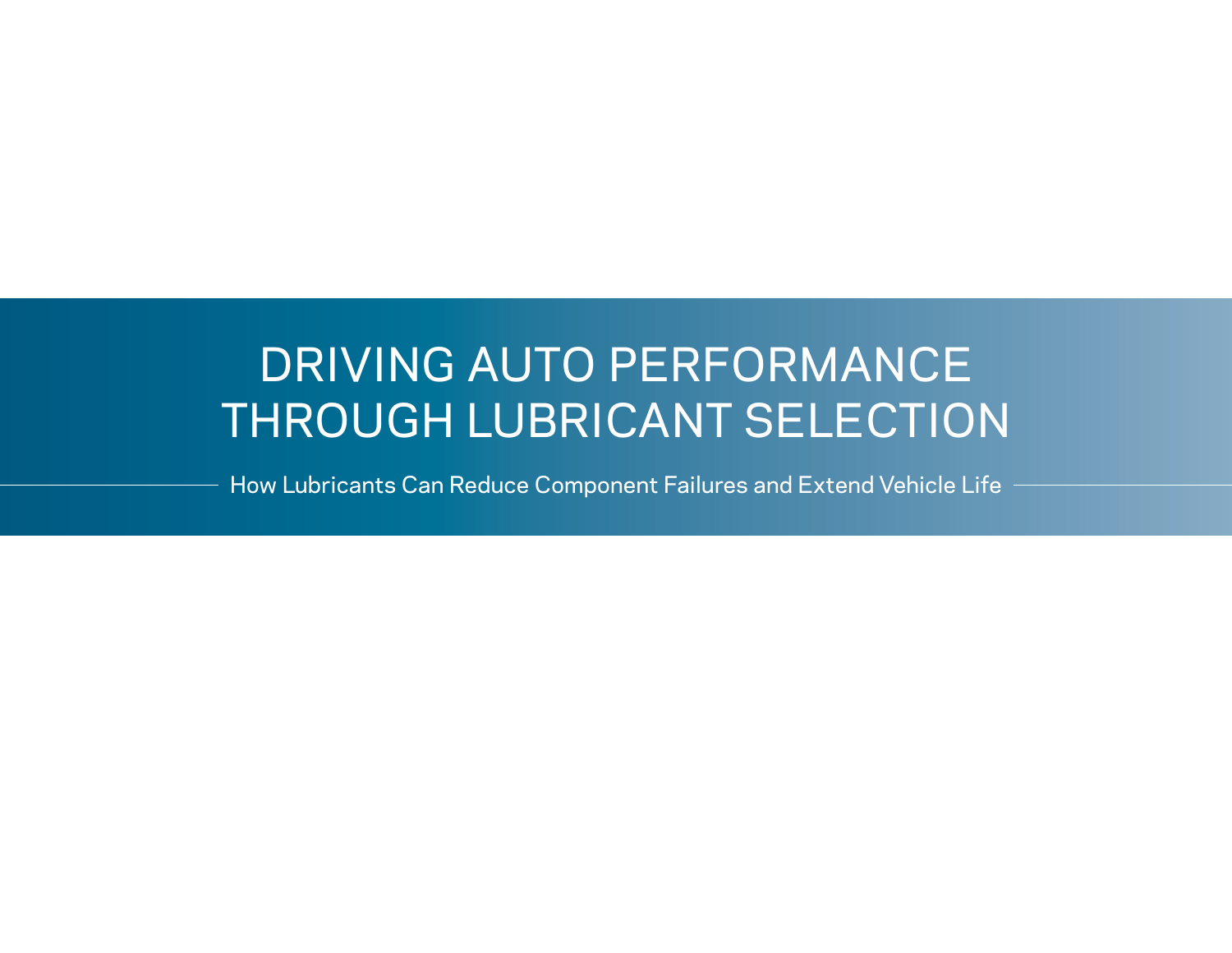In the 1960s the average underhood inlet air temperature to the alternator was below 100 °C (210 °F). By the early 2000s that jumped to more than 120 °C (250 °F)i , and today, underhood operating temperatures can approach 200 °C (392 °F). Finding a lubricant that can withstand the rising temperatures and harsh conditions over an extended period is critical to optimal vehicle performance.

High performance lubricants, such as perfluoropolyethers (PFPEs), excel in these conditions, creating a ripple effect of value: reducing component failures, extending vehicle life, reducing warranty claims, improving quality and customer loyalty, and increasing profitability.



#### **Average Underhood Inlet Air Temperature**

<sup>i.</sup> Mike Bradfield, "Thermal Design Challenges in Automotive Alternator Power Electronics," Electronics Cooling, May 2002 [\(http://www.electronics-cooling.com/2002/05/thermal-design-challenges-in-automotive-alternator-power-electronics/](http://www.electronics-cooling.com/2002/05/thermal-design-challenges-in-automotive-alternator-power-electronics/)).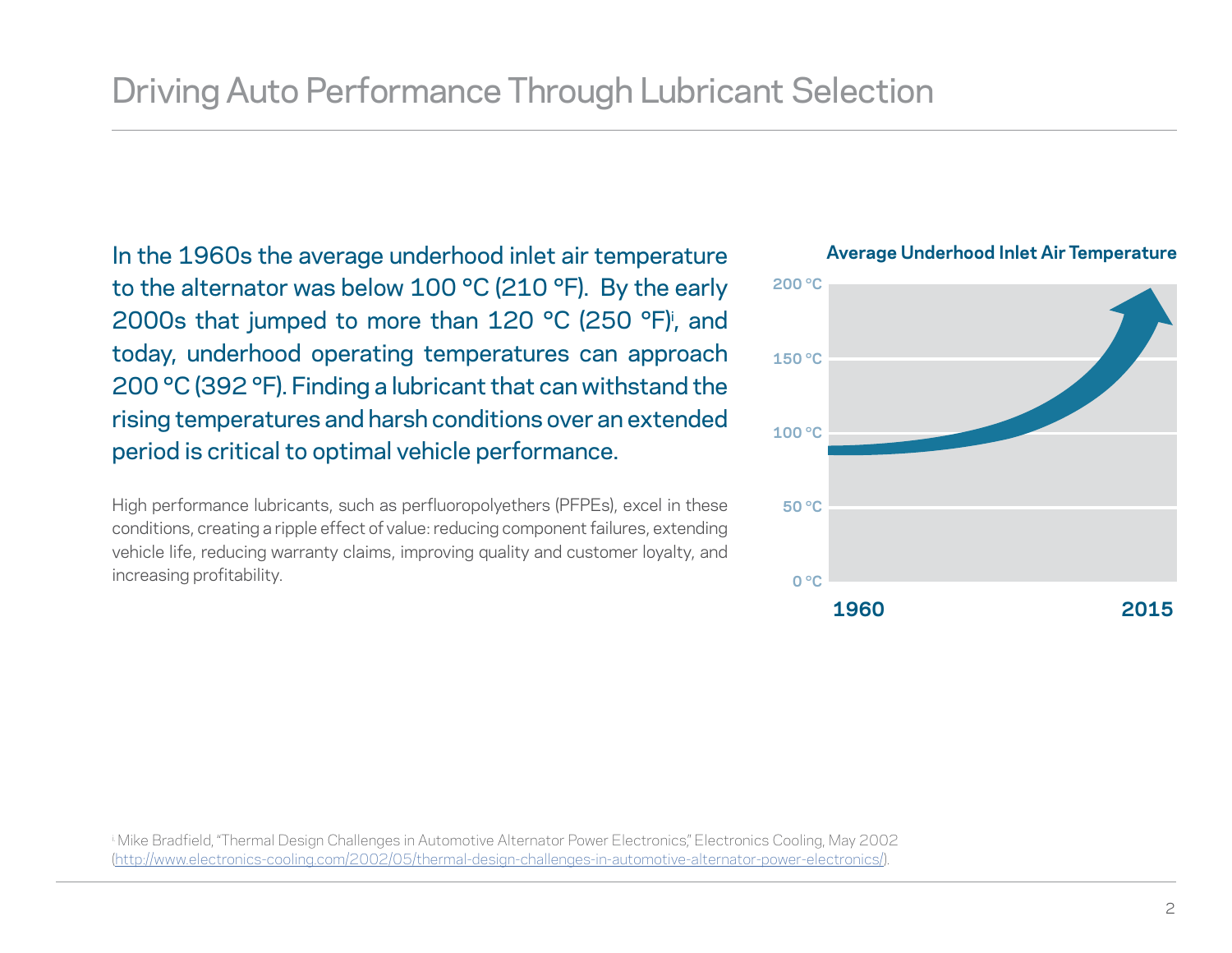## Understanding the Challenges of Temperature and Performance

Automotive interior and underhood **temperatures** vary significantly—from below -50 °C (-58 °F) to nearly 200 °C (392 °F), and many applications generate additional heat above the ambient temperature. Over time, these temperature extremes can cause lubricants to degrade, resulting in component failures.

For example, most standard petroleum-based greases begin to oxidize and degrade above 100 °C (212 °F). Synthetic lubricants (e.g., esters, polyalkylene glycols, and polyalphaolefins) can survive at higher temperatures, but the PFPE lubricants provide the highest performance, withstanding temperatures above 300 °C (572 °F).

Lubricant **performance** also varies significantly based on loads, speeds, and environmental conditions including exposure to corrosive road deicers, fuel, and other materials.

During a standard bearing endurance test (ASTM D-3336) at 10,000 revolutions per minute, petroleumbased greases last only a few hundred hours, while one PFPE grease lasted more than 25,000 hours.

Given the unique performance capabilities of each lubricant, understanding the strengths and weaknesses of each lubricant class can help maximize performance.

*Most standard petroleum-based greases begin to oxidize and degrade above 100 °C (212 °F). Synthetic lubricants (e.g., esters, polyalkylene glycols, and polyalphaolefins) can survive at higher temperatures, but the PFPE lubricants provide the highest performance, withstanding temperatures above 300 °C (572 °F).*



### **Comparison of Temperature Limits**

-60 -40 -20 0 20 40 60 80 100 140 160 180 200 240 280 320

Sources: 1) Chemours Engineering Standard L3A: Synthetic Lubricants / 2) Engineering Science Data Unit - Tribology Series - ESDU 94020: Selection of Synthetic Lubricants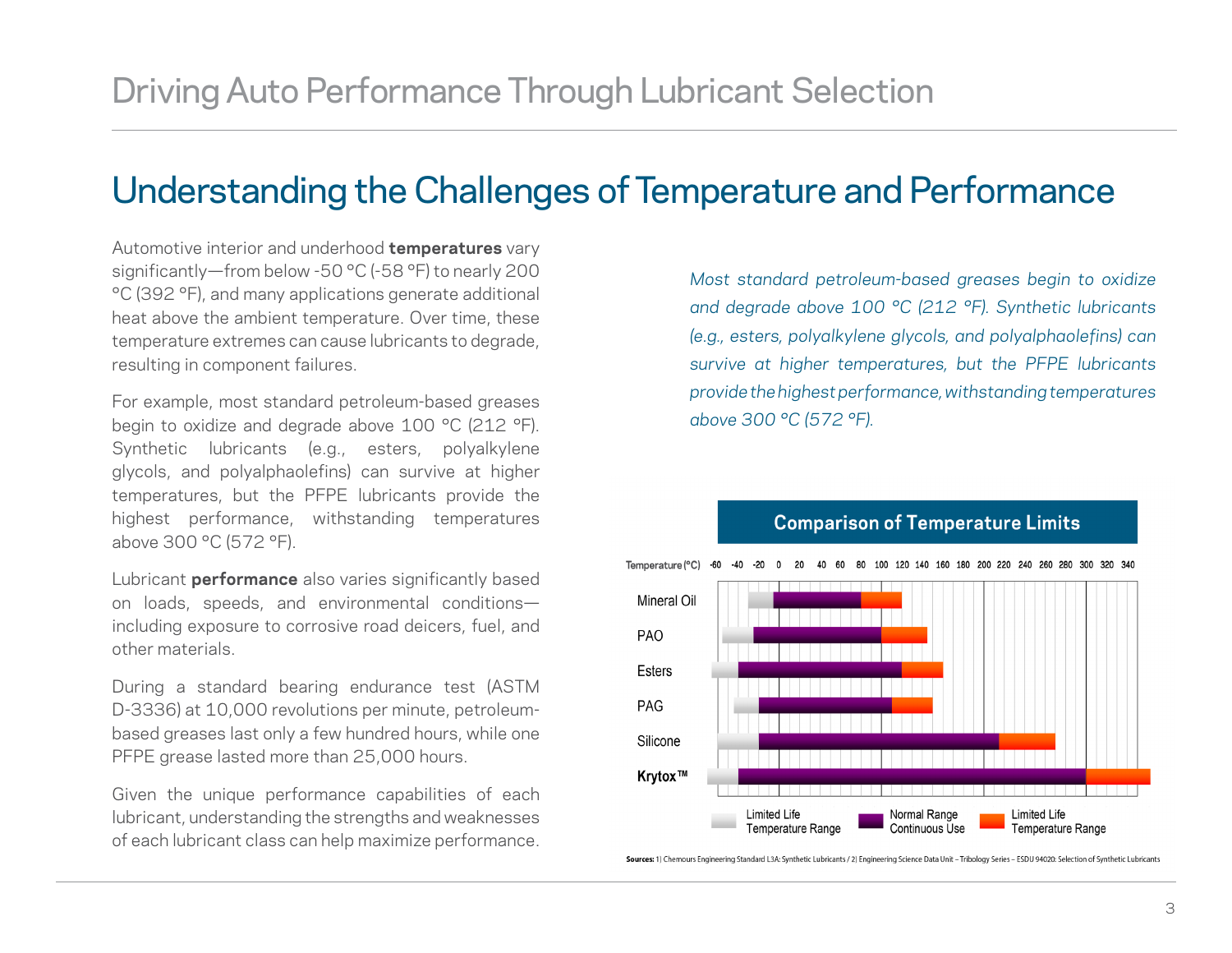## The Automotive Lubricant Landscape

Here's a capability overview of common automotive lubricant classifications:

#### **Perfluoropolyethers**

PFPEs are a class of synthetic lubricants used in demanding applications due to their combination of physical and chemical properties. PFPEs offer excellent thermal and chemical stability, low volatility, and unmatched lubricity at extreme temperatures. PFPEs are the ideal lubricant when high performance is needed in an extreme environment, and can also be the lubricant of choice for applications requiring other properties, such as chemical inertness and extreme pressure capability. Vehicle warranties can typically be extended due to the long-lasting performance of these lubricants.

#### **Mineral**

Mineral lubricants offer excellent hydrolytic stability and good seal material compatibility, lubricating ability, and toxicity. However, mineral lubricants provide poor fire resistance and only moderate thermal and oxidation stability.

#### **Polyalphaolefins (PAOs)**

PAO lubricants boast excellent hydrolytic stability and toxicity, along with above average oxidation stability, volatility, seal compatibility, and lubricating ability. Yet, the lubricant has limited capabilities across temperature extremes, with only moderate thermal stability and poor fire resistance.

#### **Diester**

Diester lubricants provide good thermal, oxidation, and hydrolytic stability, as well as above average lubricating ability, toxicity, and volatility. However, the lubricant has only moderate fire resistance and poor seal material compatibility.

#### **Polyol Ester**

Polyol ester lubricants have similar performance capabilities to diesters, but with improved hydrolytic stability, slightly stronger thermal stability, and overall lubricating ability.

#### **Silicones**

Silicone lubricants have good chemical inertness, thermal stability, and low volatility, making them a good lubricant choice for certain applications. However, their lubricating film-forming capability is low; and, consequently, silicone lubricants cannot support high loads. Silicones are also known to migrate easily, which can cause serious concerns in a vehicle assembly plant, particularly around paint lines.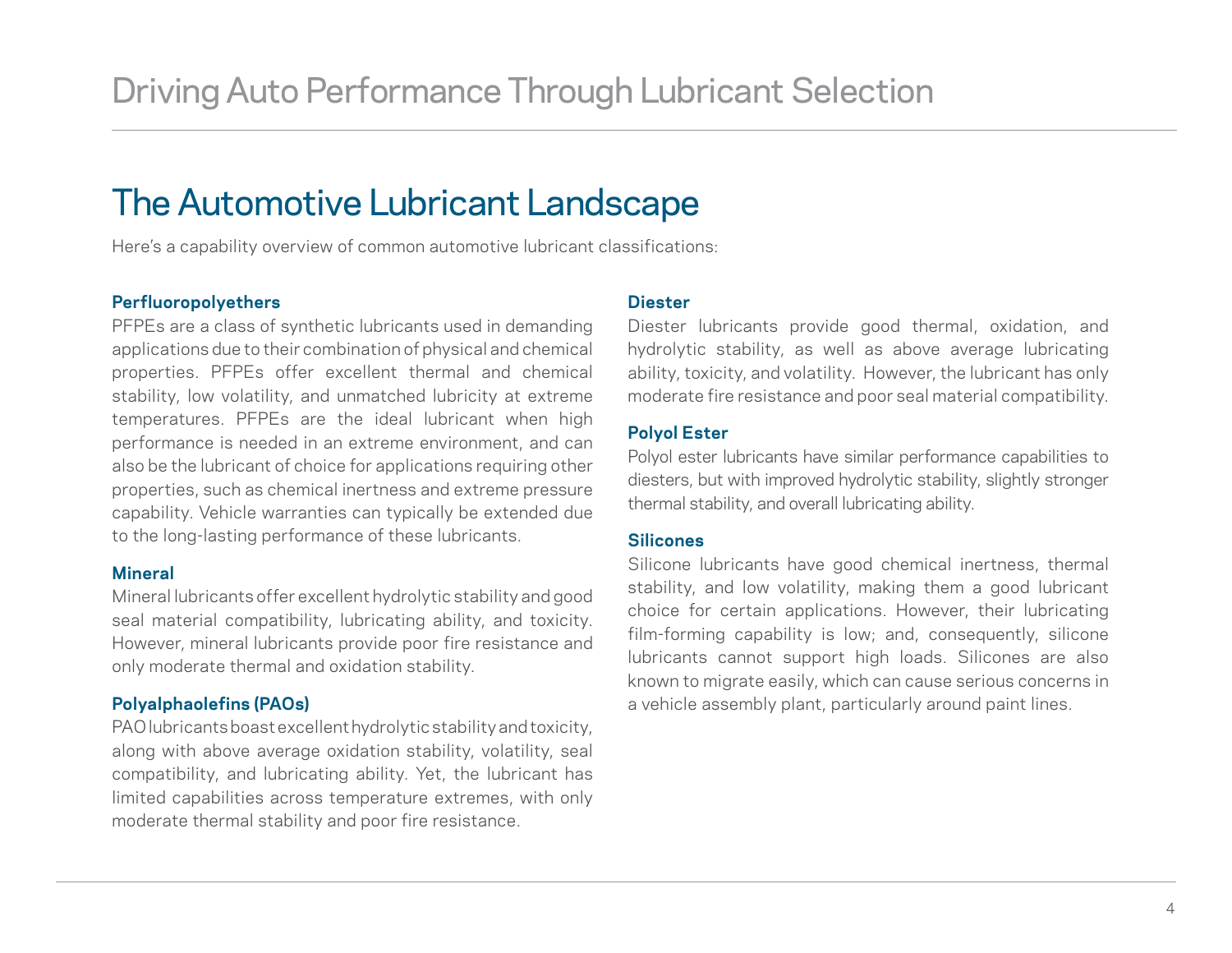# Lubricant Capability Comparison

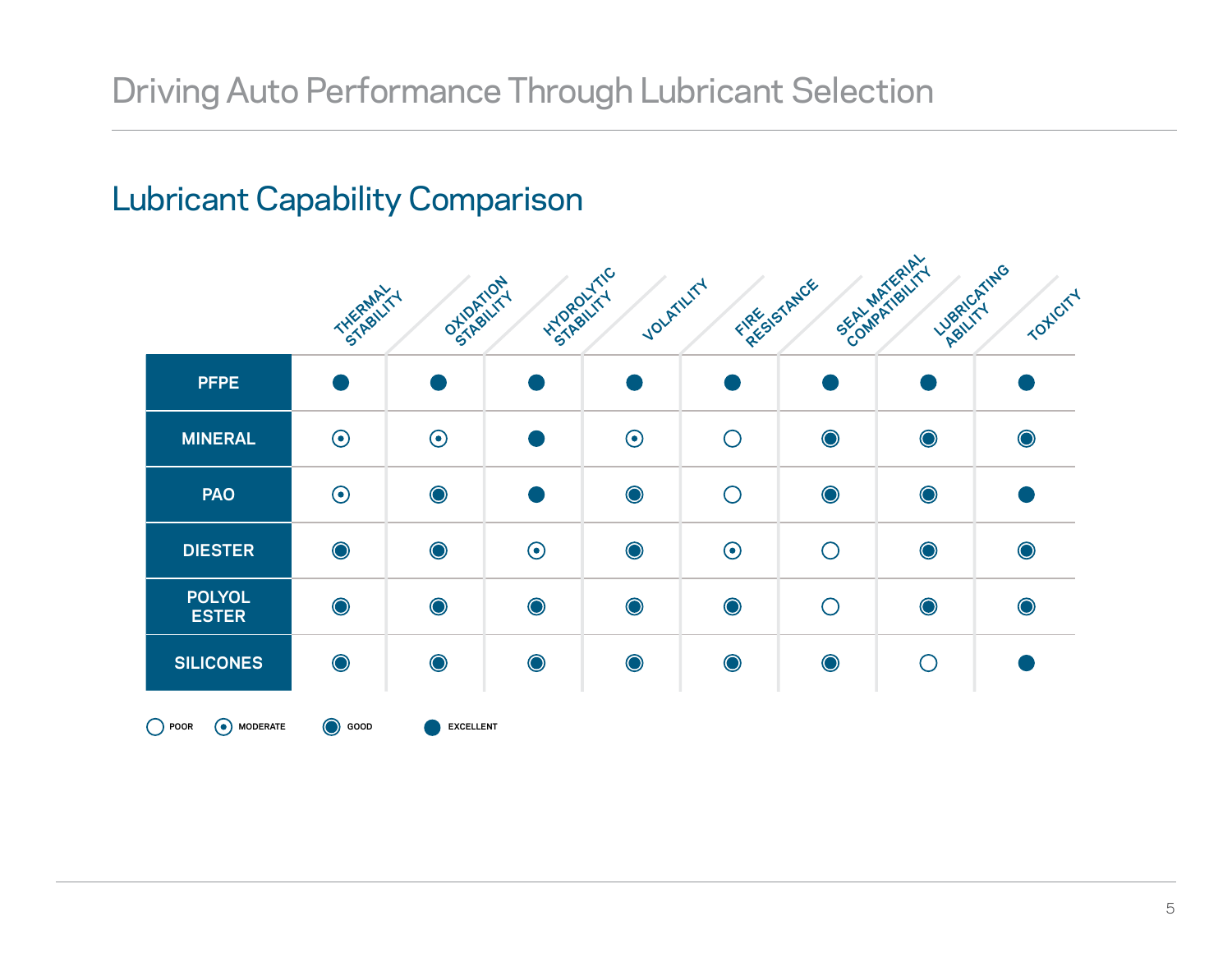# A Deeper Look at the Unique Properties of PFPEs

#### **Wide temperature range**

PFPEs have proven they perform well at [extreme temperatures](http://pages.chemours.com/Krytox-Lubricants-high-temp-auto-data.html?utm_source=Whitepaper&utm_medium=internal_link&utm_term=temp_data&utm_content=whitepaper_auto_101&utm_campaign=Krytox_Auto), from -75 °C to greater than 400 °C (-103 °F to 752 °F). This is a broader temperature range than any other class of lubricants. The volatility of PFPEs at elevated temperatures is very low, so the lubricant stays in place and does not dry out in service.



*In an oven at 232 °C (448 °F) for 40 hours, hydrocarbon (left) lost 40% of weight and developed tar and significant hardening. PFPE (right) remained unchanged, retaining all lubrication properties, and still meeting new product specifications.*

#### **Chemical compatibility**

Given the harsh automotive environment, the chemical inertness of PFPEs provides a significant advantage. Compatible with a wide range of materials—including all automotive plastics, elastomers, metals, fabrics, paint, clear coat, fuel, and even other lubricants—PFPEs outlast and outperform all alternatives in [compatibility tests](http://pages.chemours.com/Krytox-Lubricants-compatibility-auto-data.html?utm_source=Whitepaper&utm_medium=internal_link&utm_term=compatibility_data&utm_content=whitepaper_auto_101&utm_campaign=Krytox_Auto).

#### **Excellent oxidative stability**

Generally, high temperatures, water, acids, and catalysts increase the rate of oxidation, creating a corresponding decrease in the life of the lubricant, and, as a result, component life. In contrast, PFPEs do not oxidize and do not thermally degrade, even at service temperatures well above 400 °C (752 °F)—helping [PFPEs outlast](http://pages.chemours.com/Krytox-Lubricants-lasting-auto-performance-data.html?utm_source=Whitepaper&utm_medium=internal_link&utm_term=time_data&utm_content=whitepaper_auto_101&utm_campaign=Krytox_Auto) other lubricants.

#### **Long lubrication life across wide viscosity range**

The ability of a lubricant to support a load depends significantly on viscosity. If viscosity is too low, the load will overcome the lubricating film and failure will occur. Conversely, if viscosity is too high, excessive heat can be generated in the shearing of the lubricant, particularly in high-speed applications. While hydrocarbon lubricants displayed signs of wear and early failure in [extreme pressure testing](http://pages.chemours.com/Krytox-Lubricants-extreme-pressure-data.html?utm_source=Whitepaper&utm_medium=internal_link&utm_term=pressure_data&utm_content=whitepaper_auto_101&utm_campaign=Krytox_Auto), PFPEs reached the maximum test loads without failure.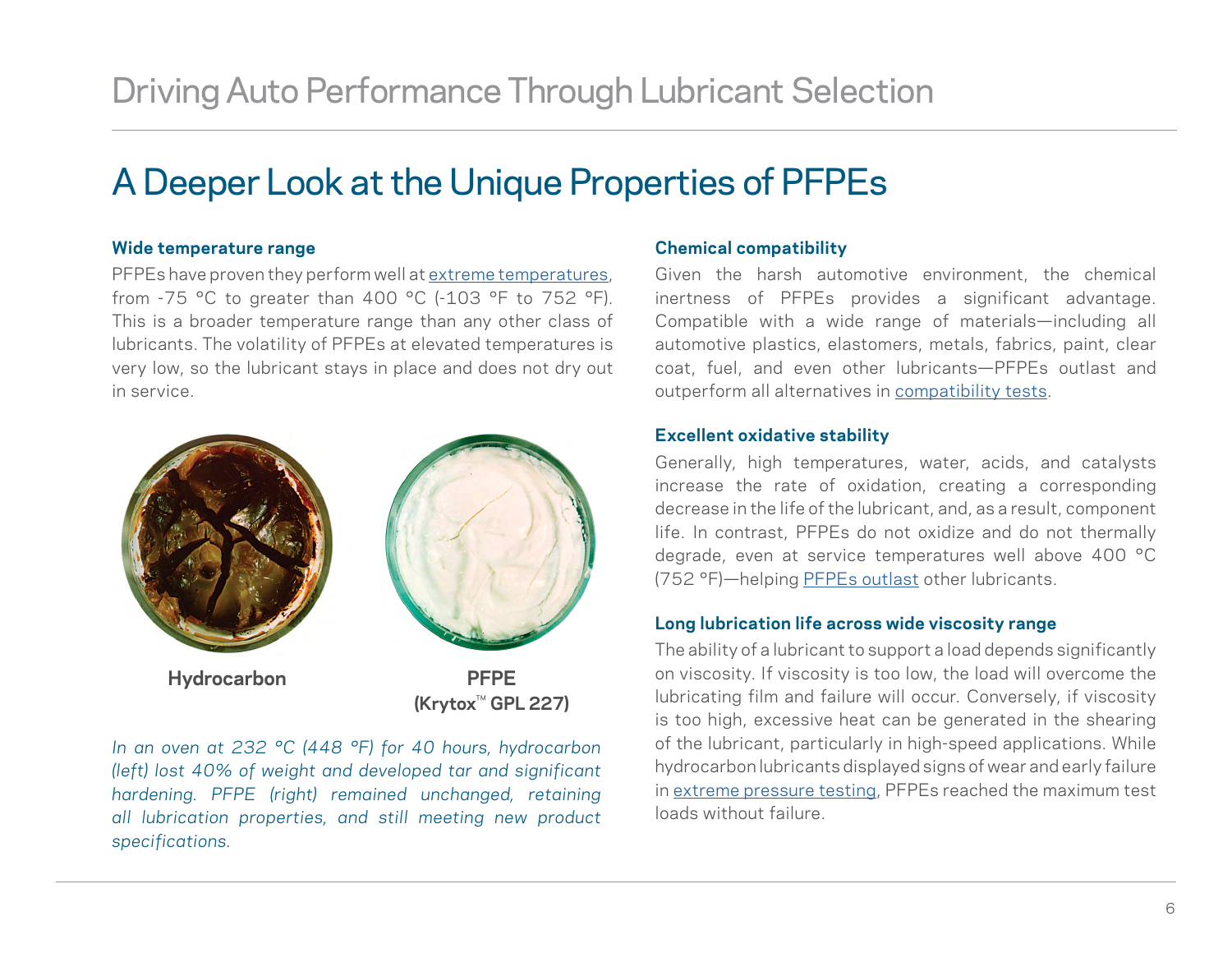# Driving Auto Performance Through Lubricant Selection

# Where to Use PFPEs

The many automotive applications of PFPEs generally fall into two categories:





### Under the Hood

Underhood temperatures are gradually rising as aerodynamics dictate tighter packaging and large engines are being replaced by smaller turbocharged and supercharged engines for improved fuel efficiency. With ambient temperatures under the hood exceeding 120 °C (248 °F), PFPEs have a growing list of automotive applications, including:

- Overrunning decouplers for alternator drive pulleys
- Front end accessory drive (FEAD) tensioners and idlers
- Throttle body bearings
- EGR valves
- Variable-geometry intake manifold valves
- Fuel system emission control valves
- Electric cooling system pumps and valves
- Ignition system boots

### Vehicle Interior and Noise, Vibration, and Harshness

PFPEs are particularly effective at eliminating squeaks and associated noises on and inside vehicles without any concern over material compatibility. PFPEs significantly reduce friction and energy buildup between surfaces that can lead to noises when the parts rub against each other. Application categories include:

- Interior plastics
	- Instrument panels
	- Door trim
	- Center and overhead consoles
- Leather seats and seat latches
- Electric switches
- Weatherstrips and seals